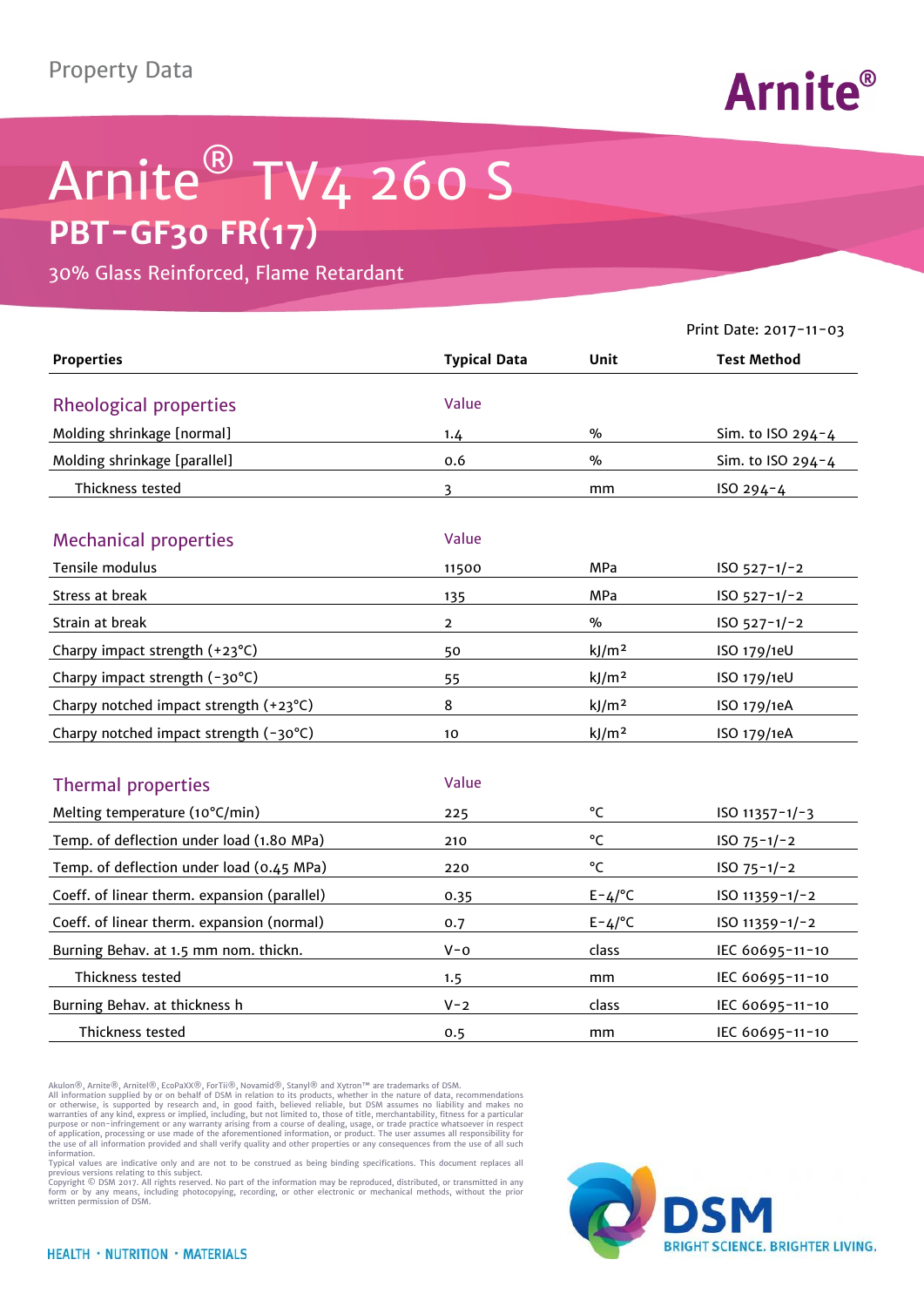## Property Data Arnite® TV4 260 S

## Print Date: 2017-11-03

| <b>Properties</b>                 | <b>Typical Data</b> | Unit              | <b>Test Method</b> |
|-----------------------------------|---------------------|-------------------|--------------------|
| Oxygen index                      | 36                  | $\frac{9}{6}$     | ISO 4589-1/-2      |
| Glow Wire Flammability Index GWFI | 960                 | °C                | IEC 60695-2-12     |
| GWFI (Thickness (1) tested)       | 0.75                | mm                | IEC 60695-2-12     |
| Glow Wire Flammability Index GWFI | 960                 | °C                | IEC 60695-2-12     |
| GWFI (Thickness (2) tested)       | 1.5                 | mm                | IEC 60695-2-12     |
|                                   |                     |                   |                    |
| <b>Electrical properties</b>      | Value               |                   |                    |
| Relative permittivity (100Hz)     | 4.1                 |                   | <b>IEC 60250</b>   |
| Relative permittivity (1 MHz)     | 3.9                 |                   | <b>IEC 60250</b>   |
| Dissipation factor (100 Hz)       | 20                  | $E - 4$           | IEC 60250          |
| Dissipation factor (1 MHz)        | 150                 | $E - 4$           | <b>IEC 60250</b>   |
| Volume resistivity                | >1E13               | Ohm*m             | <b>IEC 60093</b>   |
| Electric strength                 | 28                  | kV/mm             | IEC 60243-1        |
| Comparative tracking index        | 250                 | v                 | <b>IEC 60112</b>   |
|                                   |                     |                   |                    |
| Other properties                  | Value               |                   |                    |
| Water absorption                  | 0.3                 | $\%$              | Sim. to ISO 62     |
| Humidity absorption               | 0.15                | $\%$              | Sim. to ISO 62     |
| Density                           | 1690                | kg/m <sup>3</sup> | ISO 1183           |

Akulon®, Arnite®, Arnitel®, EcoPaXX®, ForTii®, Novamid®, Stanyl® and Xytron™ are trademarks of DSM.<br>All information supplied by or on behalf of DSM in relation to its products, whether in the nature of data, recommendation

information.<br>Typical values are indicative only and are not to be construed as being binding specifications. This document replaces all<br>previous versions relating to this subject.<br>Copyright © DSM 2017. All rights reserved.